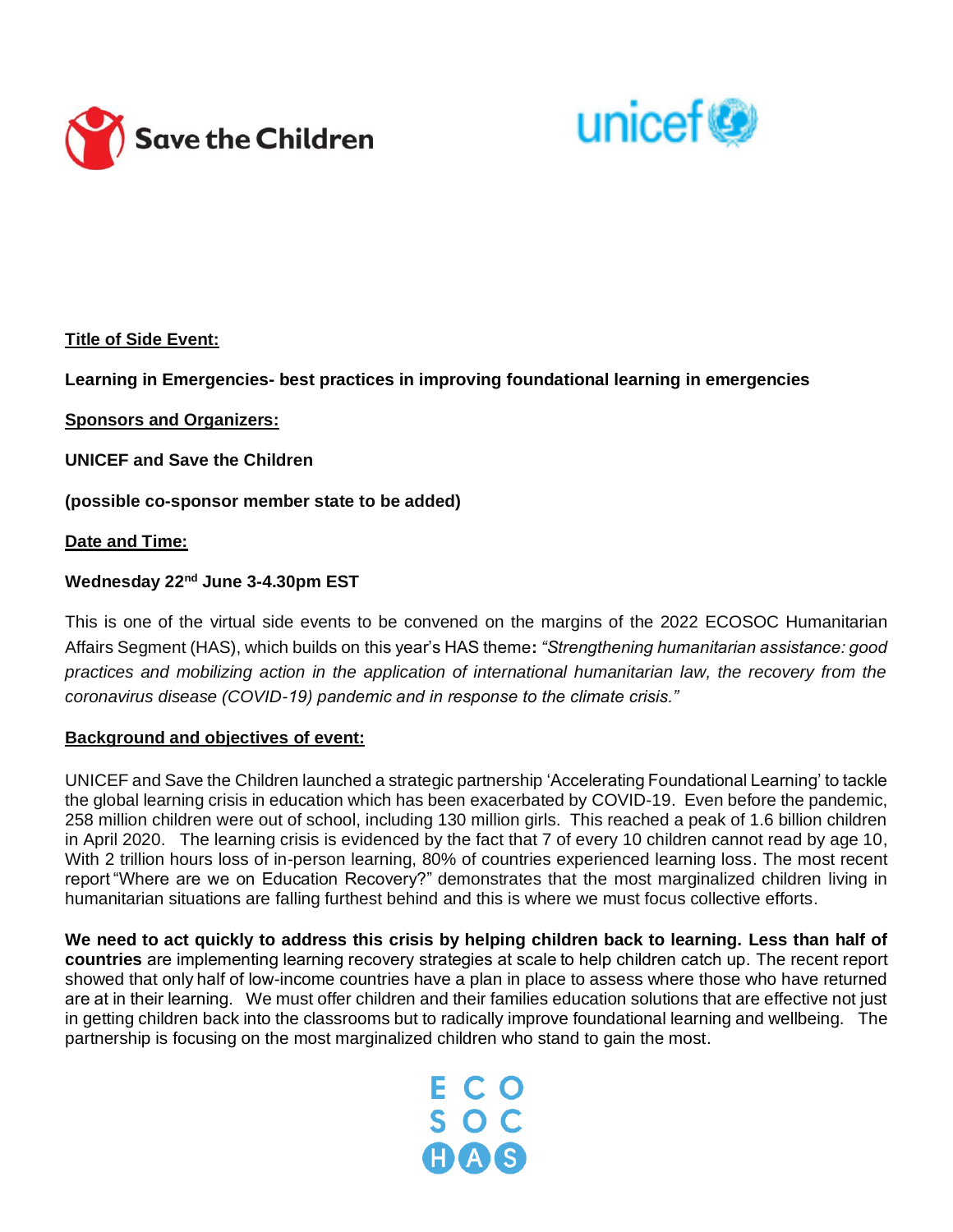As the two largest child rights organisations in the world, and with our leadership in the Global Education Cluster, UNICEF and Save are combining resources, expertise and partnerships to build the evidence-base and demonstrate how we can accelerate foundational learning in emergency contexts.

The Objective of this session is to apply lessons learnt and best practices in COVID-19 for catch up learning and resuming education (addressing the learning crisis) in humanitarian situations.

Through education, we not only transform children's lives. We transform families, communities, and nations. We are working together to advocate and increase the focus within programming and practice on foundational learning, especially following the impact of school closures during the pandemic and resulting learning losses. We will hear from some countries/initiatives who are paving the way to address this agenda and piloting the latest tools and approaches in proven foundation learning interventions.

Seizing this opportunity requires working with governments, donors, civil society, UN agencies, and academia to **follow the evidence on what works to improve learning**, and jointly advocate for the **prioritization and increase of education funding in national budgets, and in aid budgets.**

**Without ambitious action** to address the learning crisis, with a focus on the most marginalized children, such as those living in fragile and conflict affected settings, **will never reach their potential.**

### **Discussion points or guiding questions:**

- 1) Discuss issues around challenges in addressing the learning crisis in fragile contexts and what we need to do to address them
- 2) Provide an opportunity to present best practices and solutions to scale up proven interventions in emergencies that are improving foundational learning for marginalized children

#### **Key concrete action points and recommendations/take away messages:**

This will be a call for urgent action to invest in education recovery in humanitarian countries, specifically for governments to take RAPID action to avert a learning catastrophe:

- **Reach** and retain every child in school
- **Assess** learning levels
- **Prioritize** teaching the fundamentals
- **Increase** catch-up learning and progress beyond what was lost
- **Develop** psychosocial health and well-being so every child is reading to learn

It is possible for children in crisis to learn and it's our duty (member states, supported by international actors) to fulfil their right to learn during a crisis. It's not just about providing a safe space and socio-emotional learning, we also need to ensure children can catch up effectively on lost learning. Some of the possible solutions include:

- Fund integrated approaches – academic learning, combined with additional support e.g cash transfers, MHPSS/child protection

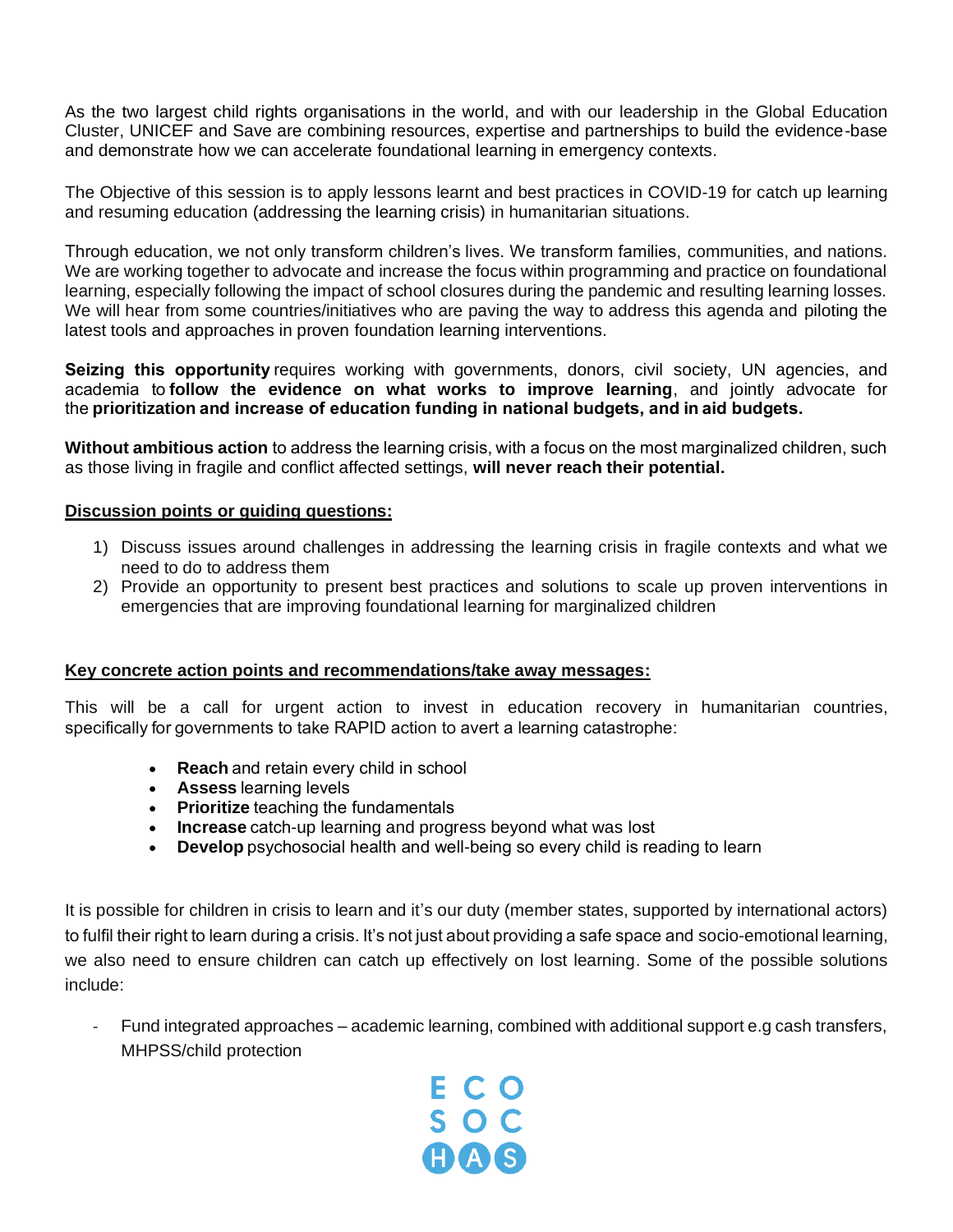- Scale up proven interventions likes Teaching at the Right level
- Better data collected, evaluated and shared regularly.
- Better assessment of learning outcomes
- Support for teachers/facilitators training ,wellbeing, working conditions
- Appropriate use of EdTech

## **Format of the side event:**

The event will open with introductory messages and welcomes from a member state, donor and a youth advocate (**due to the timing of the event, some of these interventions will have to be pre-recorded**).

The second part will be more technical on the tools and approaches that are being implemented and using a café style whereby participants can drop into different break-out rooms to hear more.

Some key take-aways will be shared in the plenary with closing remarks.

The event will be in English with translation available in Arabic, French and Spanish

## **Chair and moderator:**

Ms Linda Jones, Senior Education Advisor (EiE) UNICEF

### **Panel composition:**

First session – plenary panel – more general intro into the topic (35mins)

- UNICEF
- Member States
- Youth advocate

Second session – breakouts to rotating simultaneous quick learning café presentations on technical aspects of learning in emergencies (25mins)

- Save the Children's REAL Assessment Tool
- UNICEF's assessment of mobile phone for learning in emergencies
- IRC Intervention on Social Emotional Learning
- Teaching at the Right Level Partner

Third session – plenary moderated by Tim Murray, Senior Director, Learning Outcomes Save the Children (30 mins)

- Interventions from the floor Q&A
- Closing Remarks on actions to be taken